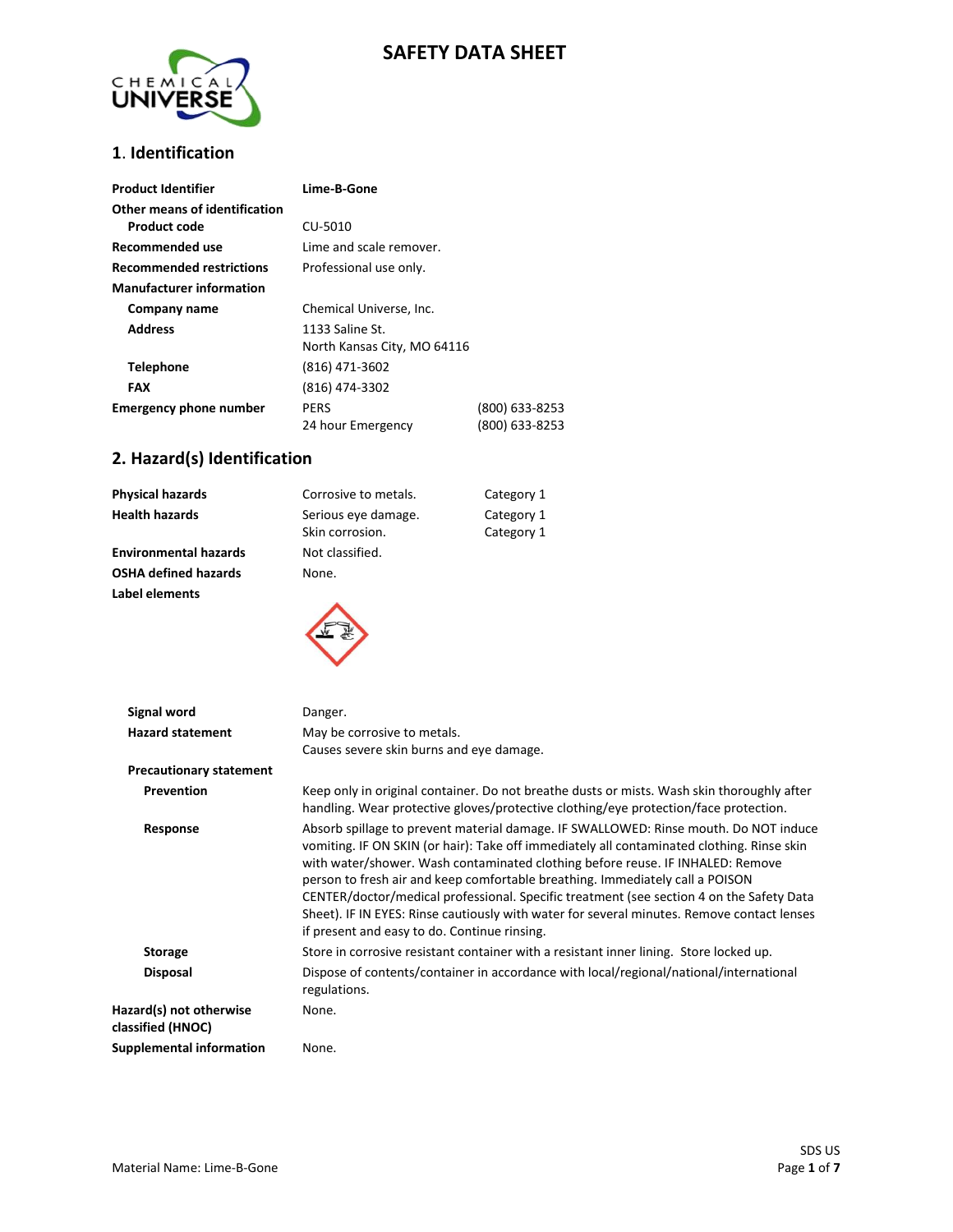# **3. Composition/information on ingredients**

| <b>Mixtures</b>                          |                   |         |  |
|------------------------------------------|-------------------|---------|--|
| <b>Chemical name</b>                     | <b>CAS number</b> | %       |  |
| Phosphoric Acid                          | 7664-38-2         | 15-20   |  |
| Hydrochloric Acid                        | 7647-01-0         | $1 - 5$ |  |
| Other components below reportable levels |                   | 90-100  |  |

#### **4. First-aid measures**

| <b>Inhalation</b>                                                            | Move to fresh air. Call a physician if symptoms develop or persist.                                                                                                                                                                                                        |
|------------------------------------------------------------------------------|----------------------------------------------------------------------------------------------------------------------------------------------------------------------------------------------------------------------------------------------------------------------------|
| <b>Skin contact</b>                                                          | Remove contaminated clothing immediately and wash skin with soap and water. In case of<br>eczema or other skin disorders: Seek medical attention and take along these instructions.                                                                                        |
| Eye contact                                                                  | Rinse with water for at least 15 minutes. Remove contact lenses if present and easy to do so.<br>Immediately call a physician or transport to hospital.                                                                                                                    |
| Ingestion                                                                    | Rinse mouth. Get medical attention immediately. Do not induce vomiting.                                                                                                                                                                                                    |
| <b>Most important</b><br>symptoms/effects, acute and<br>delayed              | Can cause serious eye damage. Can cause burning sensation in affected areas. Shortness of<br>breath, respiratory tract irritation or damage. Hydrochloric acid is extremely destructive to<br>tissues of the mucous membranes and upper respiratory tract, eyes, and skin. |
| Indication of immediate<br>medical attention and special<br>treatment needed | Provide general support measures and treat symptomatically. Keep victim under observation.<br>Symptoms may be delayed.                                                                                                                                                     |
| <b>General information</b>                                                   | Ensure that medical personnel are aware of the material(s) involved, and take precautions to<br>protect themselves. Wash contaminated clothing before reuse. Use with extreme caution.                                                                                     |

### **5. Fire-fighting measures**

| Suitable extinguishing media                                        | Water fog. Foam. Dry chemical powder. Carbon dioxide $(CO2)$ .                                |
|---------------------------------------------------------------------|-----------------------------------------------------------------------------------------------|
| Unsuitable extinguishing<br>media                                   | Do not use water jet as an extinguisher, as this will spread the fire.                        |
| Specific hazards arising from<br>the chemical                       | During fire, gases hazardous to health may be formed (hydrogen chloride gas).                 |
| Special protective equipment<br>and precautions for<br>firefighters | Self-contained breathing apparatus and full protecting clothing must be worn in case of fire. |
| <b>Fire-fighting</b><br>equipment/instructions                      | Move containers from fire area if you can do so without risk.                                 |
| <b>Specific methods</b>                                             | Use standard firefighting procedures and consider the hazards of other involved materials.    |
| <b>General fire hazards</b>                                         | No unusual fire or explosion hazards noted.                                                   |

### **6. Accidental release measures**

| Personal precautions,<br>protective equipment and<br>emergency procedures | Keep unnecessary personnel away. Keep people away from and upwind of spill/leak. Keep out<br>of low areas. Wear appropriate protective equipment and clothing during clean-up. Avoid<br>inhalation of vapors or mists. Do not touch damaged containers or spilled materials unless<br>wearing appropriate protective clothing. Ensure adequate ventilation. Local authorities should<br>be advised if significant spillages cannot be contained. For personal protection, see section 8<br>of the SDS. |
|---------------------------------------------------------------------------|--------------------------------------------------------------------------------------------------------------------------------------------------------------------------------------------------------------------------------------------------------------------------------------------------------------------------------------------------------------------------------------------------------------------------------------------------------------------------------------------------------|
| <b>Methods and materials for</b><br>containment and cleaning up           | This product is miscible in water.                                                                                                                                                                                                                                                                                                                                                                                                                                                                     |
|                                                                           | Large spills: Stop the flow of material, if this is without risk. Dike the spilled material, where<br>this is possible. Cover with plastic sheet to prevent spreading. Absorb in vermiculite, dry sand<br>or earth and place into containers. Prevent entry into waterways, sewer, basements or<br>confined areas. Following product recovery, flush area with water.                                                                                                                                  |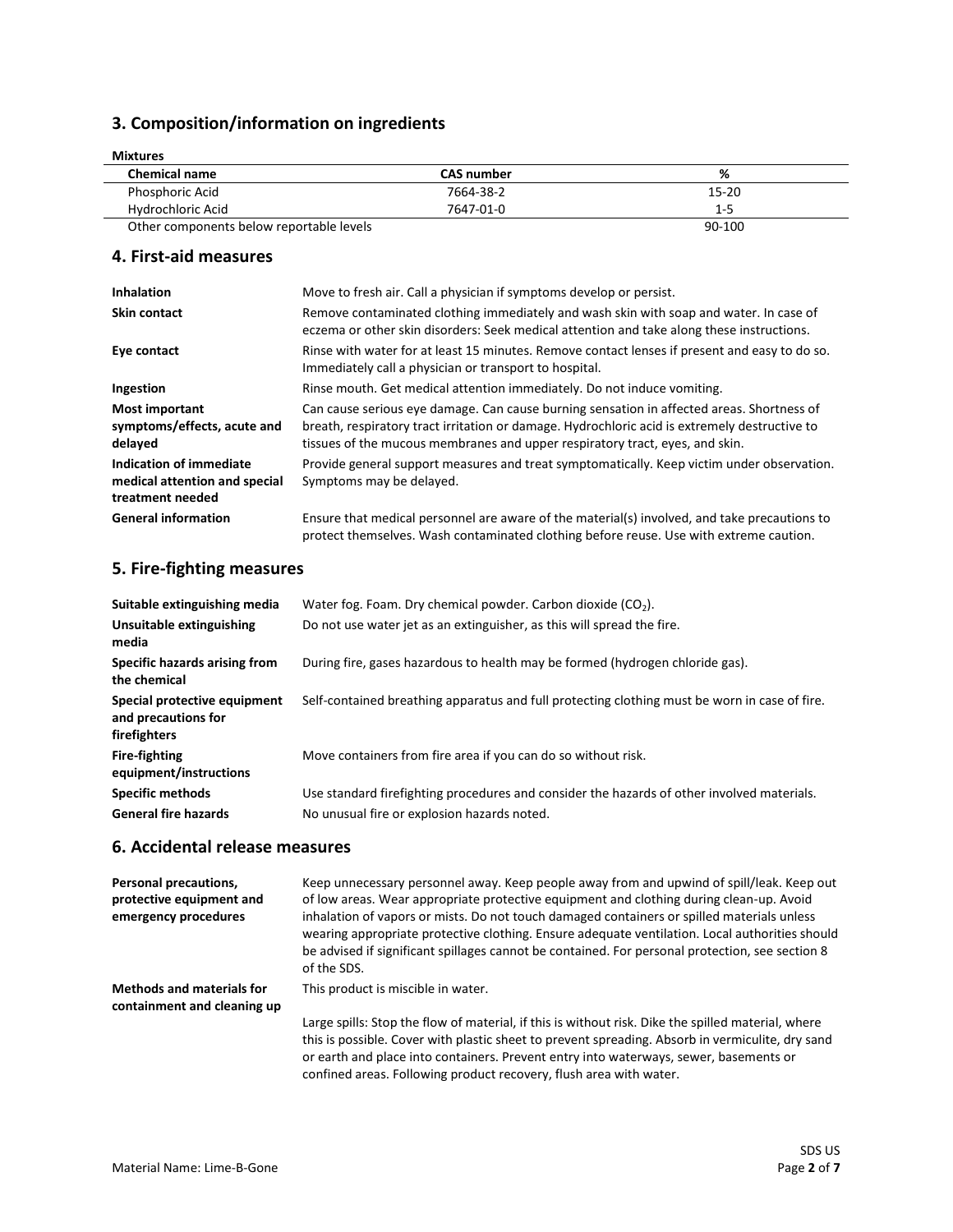Small spills: Wipe up with absorbent material (e.g. cloth, fleece). Clean surface thoroughly to remove residual contamination.

Never return spills to original container for re-use. For waste disposal, see section 13 of the SDS.

**Environmental precautions** Avoid discharge into areas not consistent with package labeling.

#### **7. Handling and storage**

| <b>Precautions for safe handling</b>          | Avoid breathing mist or vapor. Avoid contact with eyes, skin, and clothing. Avoid prolonged<br>exposure. Provide adequate ventilation. Wear appropriate personal protective equipment.<br>Observe good industrial hygiene practices. |
|-----------------------------------------------|--------------------------------------------------------------------------------------------------------------------------------------------------------------------------------------------------------------------------------------|
| Conditions for safe storage,<br>including any | Store in original tightly closed container. Store away from incompatible materials (see section<br>10 of the SDS).                                                                                                                   |
| incompatibilities                             |                                                                                                                                                                                                                                      |

#### **8. Exposure controls/personal protection**

| <b>Occupational exposure limits</b>                              |                                                                                                                                                                                                                                                                                                                                                                                                                                    |                                                                                          |  |
|------------------------------------------------------------------|------------------------------------------------------------------------------------------------------------------------------------------------------------------------------------------------------------------------------------------------------------------------------------------------------------------------------------------------------------------------------------------------------------------------------------|------------------------------------------------------------------------------------------|--|
| US OSHA Table Z-1 Limits for Air Contaminants (29 CFR 1910.1000) |                                                                                                                                                                                                                                                                                                                                                                                                                                    |                                                                                          |  |
| <b>Components</b>                                                | <b>Type</b>                                                                                                                                                                                                                                                                                                                                                                                                                        | Value                                                                                    |  |
| Phosphoric Acid                                                  | <b>PEL</b>                                                                                                                                                                                                                                                                                                                                                                                                                         | 1 mg/m $3$                                                                               |  |
| Hydrochloric Acid                                                | <b>PEL</b>                                                                                                                                                                                                                                                                                                                                                                                                                         | 5 ppm                                                                                    |  |
| <b>US ACGIH Threshold Limit Values</b>                           |                                                                                                                                                                                                                                                                                                                                                                                                                                    |                                                                                          |  |
| <b>Components</b>                                                | <b>Type</b>                                                                                                                                                                                                                                                                                                                                                                                                                        | Value                                                                                    |  |
| Phosphoric Acid                                                  | <b>STEL</b>                                                                                                                                                                                                                                                                                                                                                                                                                        | 3 mg/m $3$                                                                               |  |
| Hydrochloric Acid                                                | <b>STEL</b>                                                                                                                                                                                                                                                                                                                                                                                                                        | 2 ppm                                                                                    |  |
| <b>Biological limit values</b>                                   | No information.                                                                                                                                                                                                                                                                                                                                                                                                                    |                                                                                          |  |
| <b>Appropriate engineering</b><br>controls                       | Good general ventilation (typically 10 air changes per hour) should be used. Ventilation rates<br>should be matched to conditions. If applicable, use process enclosures, local exhaust<br>ventilation, or other engineering controls to maintain airborne levels to an acceptable level. It<br>is recommended that users of this product perform a risk assessment to determine the<br>appropriate personal protective equipment. |                                                                                          |  |
|                                                                  | Individual protection measures, such as personal protective equipment                                                                                                                                                                                                                                                                                                                                                              |                                                                                          |  |
| Eye/face protection                                              |                                                                                                                                                                                                                                                                                                                                                                                                                                    | Avoid contact with eyes. Wear safety glasses with side shields (or goggles).             |  |
| <b>Skin protection</b>                                           |                                                                                                                                                                                                                                                                                                                                                                                                                                    |                                                                                          |  |
| <b>Hand protection</b>                                           | Wear appropriate chemical resistant gloves.                                                                                                                                                                                                                                                                                                                                                                                        |                                                                                          |  |
| Other                                                            |                                                                                                                                                                                                                                                                                                                                                                                                                                    | Wear appropriate chemical resistant clothing. Use of an impervious apron is recommended. |  |
| <b>Respiratory protection</b>                                    |                                                                                                                                                                                                                                                                                                                                                                                                                                    | In case of insufficient ventilation, wear suitable respiratory equipment.                |  |
| <b>Thermal hazards</b>                                           |                                                                                                                                                                                                                                                                                                                                                                                                                                    | Wear appropriate thermal protective clothing, when necessary.                            |  |
| <b>General hygiene</b><br>considerations                         | When using do not smoke or use chewing tobacco. Always observe good personal hygiene<br>measures, such as washing after handling the material and before eating, drinking, and/or<br>smoking. Routinely wash work clothing and protective equipment to remove contaminants.<br>Contaminated work clothing should not be allowed out of the workplace.                                                                              |                                                                                          |  |

#### **9. Physical and chemical properties**

| Appearance            |               |
|-----------------------|---------------|
| <b>Physical State</b> | Clear liquid. |
| Color                 | Pink.         |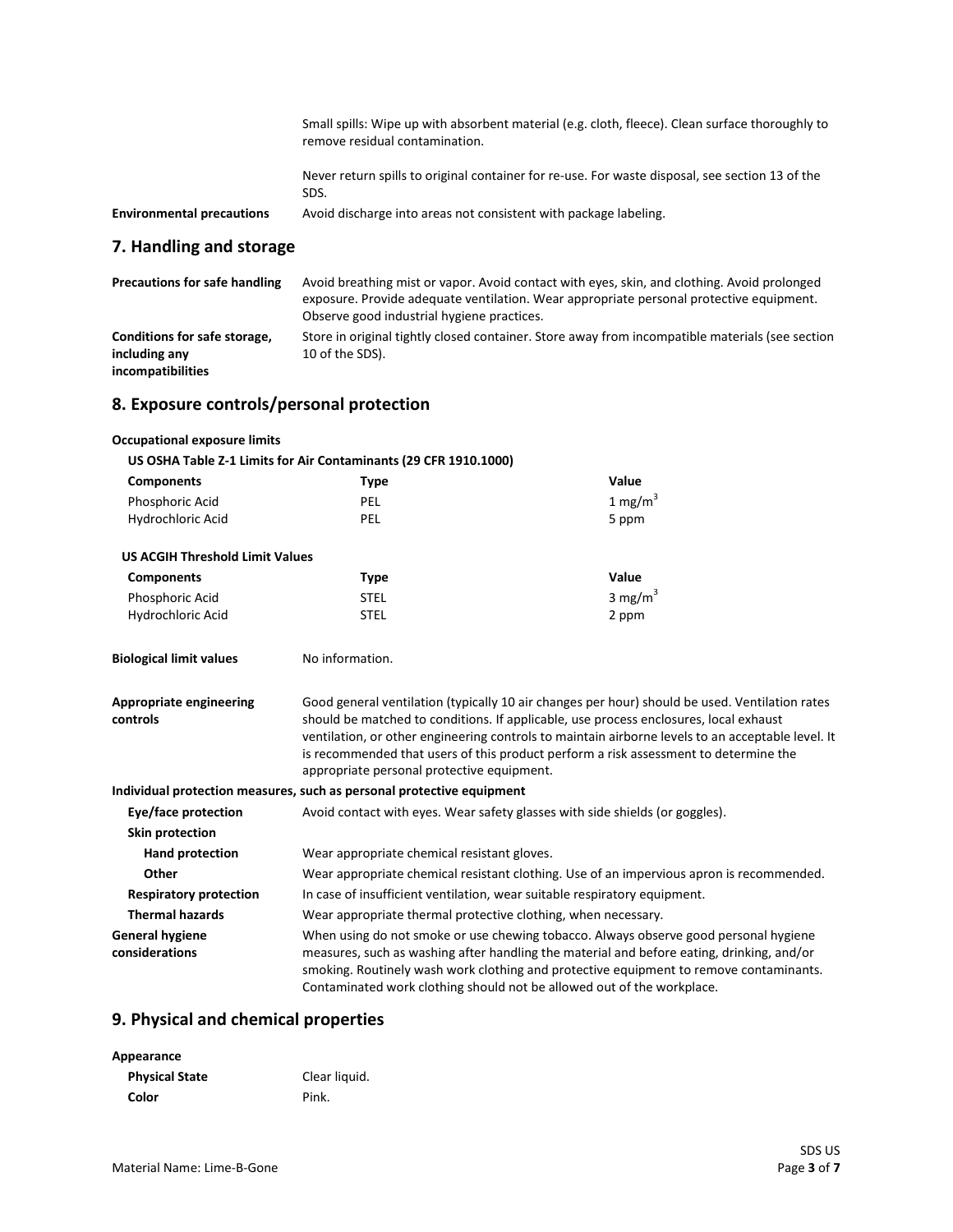| Odor                             | Characteristic.                              |
|----------------------------------|----------------------------------------------|
| <b>Odor threshold</b>            | Not available.                               |
| рH                               | $0 - 1$                                      |
| <b>Melting/freezing point</b>    | $14^{\circ}$ F (-10 $^{\circ}$ C) estimated. |
| Initial boiling point and        | >212°F (>100°C)                              |
| boiling range                    |                                              |
| <b>Flash point</b>               | Not applicable.                              |
| <b>Evaporation rate</b>          | Not available.                               |
| <b>Flammability</b>              | Not available.                               |
| <b>Flammability Limits</b>       |                                              |
| Upper                            | Not available.                               |
| Lower                            | Not available.                               |
| Vapor pressure                   | <0.01 mmHg at 77°F (25°C).                   |
| Vapor density                    | Not available.                               |
| Specific gravity (water=1)       | 1.15                                         |
| Solubility in water              | Soluble.                                     |
| <b>Partition coefficient</b>     | Not available.                               |
| (n-octanol/water)                |                                              |
| <b>Auto-ignition temperature</b> | Not available.                               |
| <b>Decomposition temperature</b> | Not available.                               |
| <b>Viscosity</b>                 | Not available.                               |

# **10. Stability and reactivity**

| Reactivity                                   | This product is stable and non-reactive under normal conditions of use.   |
|----------------------------------------------|---------------------------------------------------------------------------|
| <b>Chemical stability</b>                    | Material is stable under normal conditions. Store in a cool dark place.   |
| <b>Possibility of hazardous</b><br>reactions | Hazardous polymerization does not occur.                                  |
| <b>Conditions to avoid</b>                   | Avoid storage in elevated temperatures.                                   |
| Incompatible materials                       | Bases, amines, metals. DO NOT MIX WITH BLEACH.                            |
| <b>Hazardous decomposition</b><br>products   | No hazardous decomposition products occur. In case of fire see section 5. |

### **11. Toxicological information**

| Information on likely routes<br>of exposure                                        |                                                                                                                                                                            |
|------------------------------------------------------------------------------------|----------------------------------------------------------------------------------------------------------------------------------------------------------------------------|
| Ingestion                                                                          | Do not ingest. May be harmful if swallowed.                                                                                                                                |
| <b>Inhalation</b>                                                                  | Do not inhale. May cause damage to the upper respiratory tract.                                                                                                            |
| Skin contact                                                                       | Can cause severe skin burns.                                                                                                                                               |
| Eye contact                                                                        | Can cause serious eye damage.                                                                                                                                              |
| Symptoms related to the<br>physical, chemical and<br>toxicological characteristics | Burning sensation, coughing, wheezing, shortness of breath. Hydrochloric acid is extremely<br>destructive to mucous membranes and upper respiratory tract, eyes, and skin. |
| <b>Acute toxicity</b>                                                              | May be harmful if swallowed.                                                                                                                                               |

| Product                                                                                                             | <b>Route and Species</b> | LD50                  |
|---------------------------------------------------------------------------------------------------------------------|--------------------------|-----------------------|
| Lime-B-Gone (CAS mixture)                                                                                           |                          |                       |
| Acute                                                                                                               | Oral. rat                | 7,900 mg/kg estimated |
| المستنطر فالمامين وبقوام بقمام والمصادر والمستحلفات والمستحدث والمتحامل والتناسي والمستحدث والمتقادم والمستقد الأفا |                          |                       |

\*Estimates for product may be based on additional component data not shown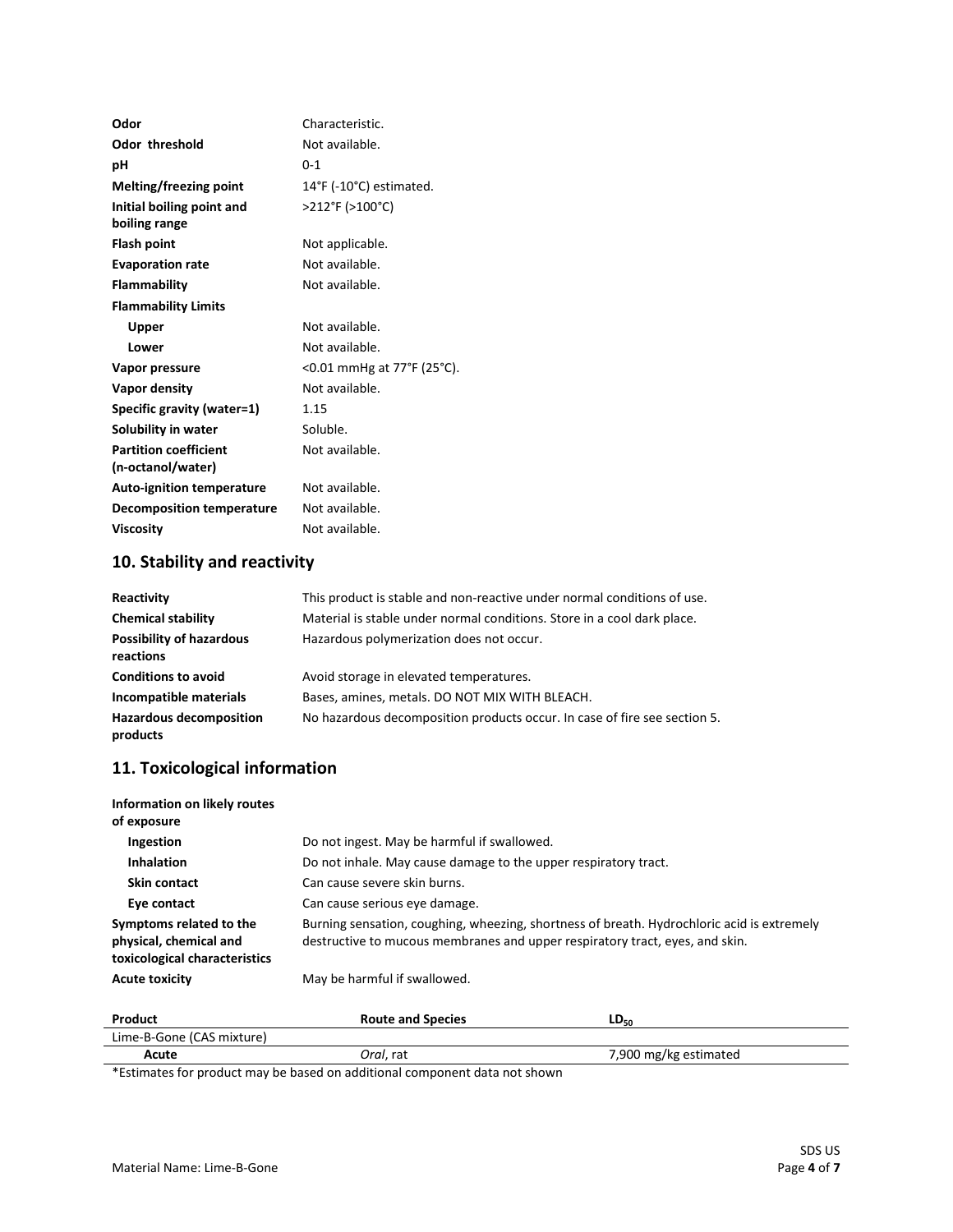| Skin corrosion/irritation                             | Causes severe skin burns.                                                                                           |
|-------------------------------------------------------|---------------------------------------------------------------------------------------------------------------------|
| Serious eye damage/<br>irritation                     | Causes serious eye damage.                                                                                          |
| <b>Respiratory sensitization</b>                      | Not considered a respiratory sensitizer.                                                                            |
| <b>Skin sensitization</b>                             | Not considered a skin sensitizer.                                                                                   |
| Germ cell mutagenicity                                | No data available to indicate product or any components present at greater than 0.1% are<br>mutagenic or genotoxic. |
| Carcinogenicity                                       | Not considered a carcinogen.                                                                                        |
|                                                       | OSHA Specifically Regulated Substances (29 CFR 1910.1001-1050)                                                      |
| Not Listed.                                           |                                                                                                                     |
| <b>Reproductive toxicity</b>                          | No data available.                                                                                                  |
| Specific target organ toxicity<br>- single exposure   | May cause damage to the upper respiratory tract with prolonged inhalation.                                          |
| Specific target organ toxicity<br>- repeated exposure | No data available.                                                                                                  |
| <b>Aspiration hazard</b>                              | No data available.                                                                                                  |

### **12. Ecological information**

| <b>Ecotoxicity</b>        |                                                                            |                    |
|---------------------------|----------------------------------------------------------------------------|--------------------|
| Product                   | <b>Species</b>                                                             | $LC_{50}$          |
| Lime-B-Gone (CAS mixture) |                                                                            |                    |
| Aquatic                   |                                                                            |                    |
| Fish                      | <b>Fathead Minnow</b>                                                      | 516 mg/L estimated |
|                           | *Estimates for product may be based on additional component data not shown |                    |

| Persistence and degradability<br><b>Bioaccumulative potential</b><br>Partition coefficient n-octanol/water ( $log K_{\text{ow}}$ ) | No data available.<br>Not data available                     |
|------------------------------------------------------------------------------------------------------------------------------------|--------------------------------------------------------------|
|                                                                                                                                    | Not available.                                               |
| Mobility in soil                                                                                                                   | No data available.                                           |
| Other adverse effects                                                                                                              | May be harmful to plants or wildlife in high concentrations. |

# **13. Disposal considerations**

| <b>Disposal instructions</b>          | Collect and reclaim or dispose in sealed containers at licensed waste disposal site. Dispose of<br>contents/container in accordance with local/regional/national/international regulations.                             |
|---------------------------------------|-------------------------------------------------------------------------------------------------------------------------------------------------------------------------------------------------------------------------|
| Local disposal regulations            | Dispose in accordance with all applicable regulations                                                                                                                                                                   |
| Hazardous waste code                  | The waste code should be assigned in discussion between the user, the producer and the<br>waste disposal company.                                                                                                       |
| Waste from residues/unused<br>product | Dispose of in accordance with local regulations. Empty containers or liners may retain some<br>product residues. This material and its container must be disposed of in a safe manner. (see:<br>Disposal instructions). |
| <b>Contaminated packaging</b>         | Empty containers should be taken to an approved waste handling site for recycling or<br>disposal. Since emptied containers may contain product residue, follow label warnings even<br>after container is emptied.       |

# **14. Transport information**

#### **DOT**

| UN number                  | UN1760                                                                   |
|----------------------------|--------------------------------------------------------------------------|
| UN proper shipping name    | Corrosive liquids, n.o.s. (contains: phosphoric acid, hydrochloric acid) |
| Transport hazard class(es) |                                                                          |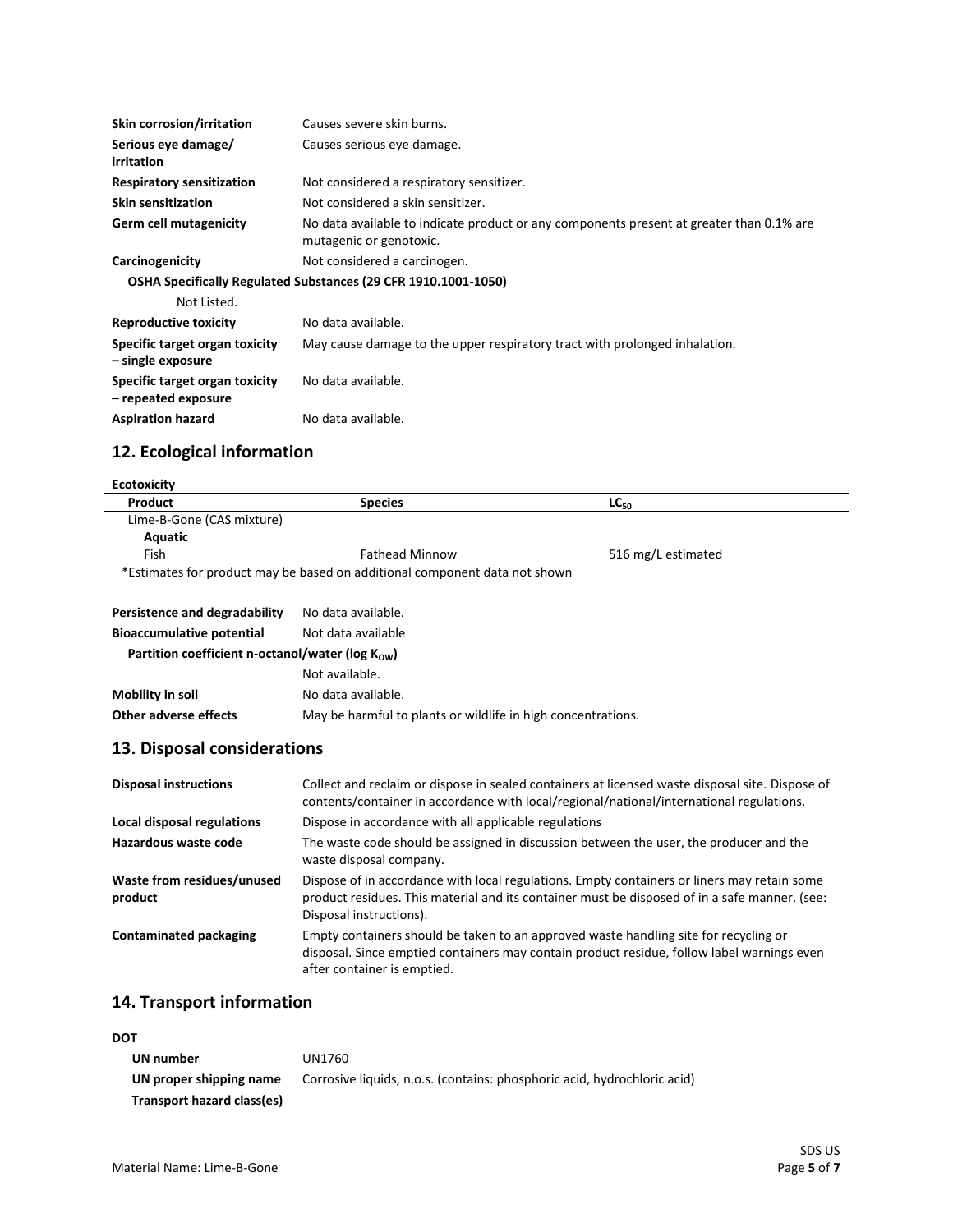**Class** 8  **Subsidiary risk** - **Packaging group III Marine pollutant** No

**Transport in bulk according to Annex II of MARPOL 73/78 and the IBC Code DOT**

Special precautions for user Read safety instructions, SDS, and emergency procedures before handling. Not intended to be transported in bulk.



#### **15. Regulatory information**

| <b>US federal regulations</b>                  |
|------------------------------------------------|
| <b>SARA 302 Extremely hazardous substance</b>  |
| Not listed.                                    |
| <b>SARA 304 Emergency release notification</b> |
| Not listed.                                    |
| <b>SARA 311/312 Hazard Categories</b>          |
| Immediate Hazard - Yes                         |
| Delayed Hazard – No                            |
| Fire Hazard – No                               |
| Pressure Hazard – No                           |
| Reactivity Hazard – No                         |
| SARA 313 (TRI reporting)                       |
| Not listed.                                    |

#### **16. Other information, including date of preparation or last revision**

| Issue date                | 12/30/2014                                                                                  |
|---------------------------|---------------------------------------------------------------------------------------------|
| <b>Revision date</b>      | 12/30/2014                                                                                  |
| <b>Version#</b>           | 1                                                                                           |
| HMIS <sup>®</sup> ratings | Health: 3<br>Flammability: 0<br>Physical hazard: 0                                          |
| <b>NFPA ratings</b>       | Health: 3<br>Flammability: 0<br>Instability: 0                                              |
| <b>Disclaimer</b>         | The information provided in this Safety Data Sheet is correct to the best of our knowledge, |
|                           |                                                                                             |